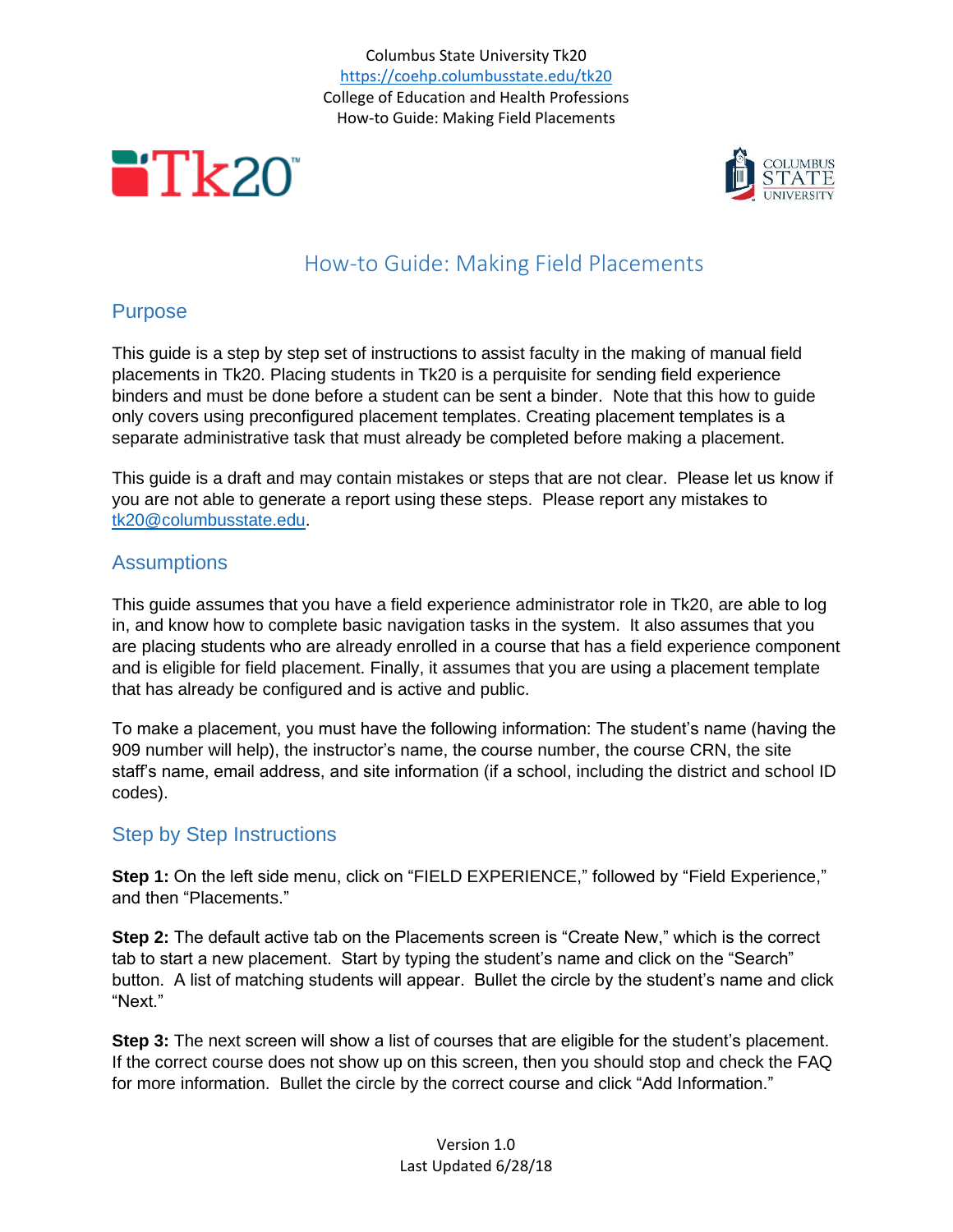Columbus State University Tk20 <https://coehp.columbusstate.edu/tk20> College of Education and Health Professions How-to Guide: Making Field Placements

**Step 4:** The "Create New Placements" screen is a split screen. All the student's advising information displays on the left and the placement information will be entered in on the right. From the dropdown, select the placement template that will be used with the current placement and click "Next." See the FAQ for questions about which selections to make for specific programs.

**Step 5:** Select the Placement Type and any Grade Levels and Subject/Content Areas that apply. At the bottom of the screen are the screen are the available assessor assignments. Click on the "Select" button under each assessor to assign a user to that assessment slot.

Note: Not all assessor slots need to be filled immediately. There are often "spare" slots available for some templates in case an assessor needs to be added later in the semester.

**Step 6:** Faculty assessors must be chosen from available users in the Tk20 system. Use the search field to find a user. Put a bullet in the circle by the user's name and hit "Select" to assign the user to the assessor slot.

**Step 7:** Site Staff assessors can be chosen from existing site staff users or created from the search screen. First search to see if an existing user has already been placed in the system. Double check by searching several by several different criteria. If the site staff user does not exist, click on the green "Create New Staff" button and create a new user.

- A site staff's Personal ID Number is the same as their email address. Put their email address into this field.
- Also fill in their first name, last name, and email address. If you do not put their email in the "Email" field (which is not the same as the "Password Confirmation Email") then the site staff will receive no emails from Tk20 – this is necessary for Tk20 to send assessor emails.
- After filling in the above required fields, scroll down until you see the "Site" field with the green "+" button. Click on the green button and search for the site information. Once the site comes up, put a check in the box next to the site and click the "add" button at the button of the screen. If the site is missing, see more information in the FAQ.
- Once the new site user has the required information, click "Create." This will place the new staff user into the assessment slot.

**Step 8:** Once all the placement information has been filled in and the required assessors have been assigned, click on the green "Finish Placement" button. This will complete the placement. After the placement has been completed, you can send out the field experience binders (covered in a separate guide).

Note: If you find yourself unable to continue with the placement, you often can still click on "Finish Placement" to save your work. To continue with a placement you have previously started, click on the "Edit Existing" tab on the Placements screen (described in step 2 of this guide).